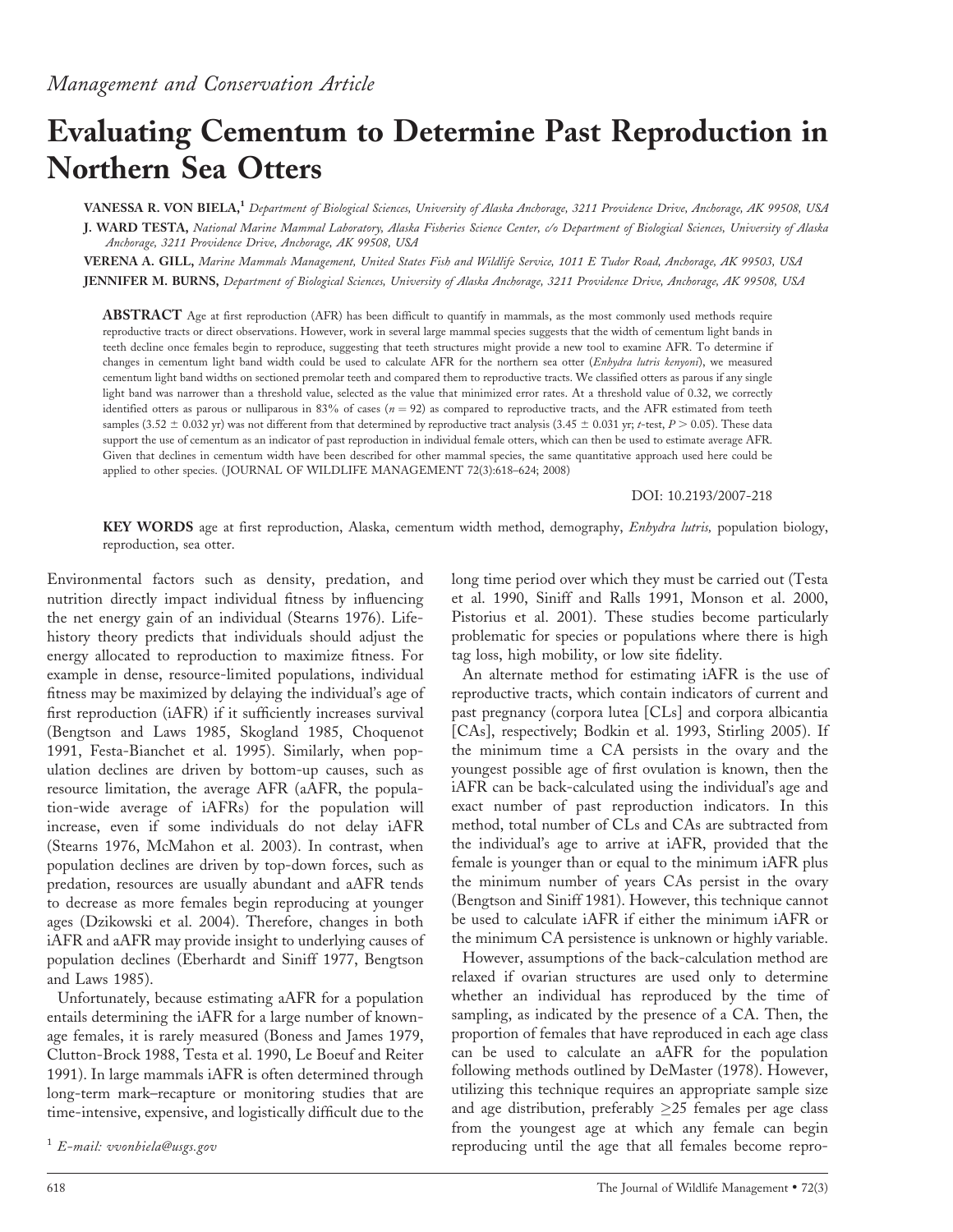ductive (DeMaster 1978). Although analyzing reproductive tracts is neither expensive nor time-intensive, it is destructive, making collection of such a large stratified sample difficult or prohibited due to management concerns.

Whether using reproductive tract analysis to estimate iAFR or aAFR, the individual's age must be known. In mammals, dental cementum annuli are widely used in age estimation because the alternating pattern of light bands and dark annuli is easily distinguishable using transmitted light (provided the tooth was not subject to excessive mechanical stress). Each year a wide transparent layer, the light band, and a narrow dark layer, the annuli, are laid down around the outside of the tooth within the gums. In many temperate species the light band is formed from late spring to early autumn, the part of the year associated with higher growth, and the dark annulus is formed from late autumn to early spring, a time associated with lower growth (Klevezal and Kleinenberg 1969). Light bands and annuli are not reabsorbed like bone, or restricted by pulp cavity volume like dentin, and researchers regularly collect teeth from captured animals (Klevezal and Kleinenberg 1969, Klevezal 1996, Stewart et al. 1996, Bodkin et al. 1997). Thus, the number of annuli provides an index of animal age, and the width of the light bands is thought to be related to intrinsic and extrinsic factors that influence seasonal growth rates. An additional common feature in many mammalian teeth is the decline in cementum light band width with age (Klevezal and Kleinenberg 1969, Craighead et al. 1970, Bengtson and Siniff 1981, Klevezal and Stewart 1994), which has been attributed to sexual maturation (iASM, age when pregnancy becomes possible) or initiation of reproductive activity in females (iAFR; Coy and Garshelis 1992, Klevezal 1996), which suggests that changes in light band width may provide an alternative method for identifying reproductive status. Indeed, researchers have shown that the age at which cementum light band width declines (determined visually) is correlated with iAFR or iASM as determined from reproductive tracts or mark–recapture analyses in ringed (Phoca hispida), gray (Halichoerus grypus), crabeater (Lobodon carcinophagus), and northern elephant seals (Mirounga angustirostris; Soderberg 1978, Bengtson and Siniff 1981, Klevezal and Stewart 1994). In addition, Coy and Garshelis (1992) found that narrow light bands were laid down during cub-rearing events in black bears (Ursus americanus). In contrast Baker and Boveng (1997) failed to find a strong correlation between iAFR and light band width decline in harbor seals (Phoca vitulina). Similar declines in light band widths also might occur in males, but these patterns have not been studied because female reproductive parameters limit population dynamics more often than do male reproductive parameters.

Although cementum measurements may not reliably pinpoint iAFR for all species, it might be possible to use changes in light band width to determine if a female is parous (having given birth) or nulliparous (not yet reproductive). If so, then cementum analyses could provide the data necessary to estimate aAFR for a population

following the DeMaster (1978) calculations discussed above. Recent declines in northern sea otter populations (Enhydra lutris kenyoni) in southwest Alaska have focused interest on development of new methods for estimating life-history parameters that influence population trajectories. Because sea otters may reproduce more than once per year, and the minimum time that an ovarian structure remains visible in the ovary is unknown, we could not use the back calculation method to obtain iAFR from reproductive tracts for comparison to cementum measurements (Bodkin et al. 1993). Instead, we tested whether cementum light band measurements could be used as an indicator of past reproduction in northern sea otters.

## STUDY AREA

We collected reproductive tracts and premolar teeth from 92 female northern sea otters between the ages of 2 years and 14 years old from 1989 to 2005. Northern sea otters are a subspecies of sea otter distributed along the Aleutian Islands (southwest AK) to Oregon, USA (Wilson et al. 1991). Samples were available from 3 sources: carcasses collected as a result of the 1989 Exxon Valdez Oil Spill (United States Geological Survey [USGS] and United States Fish and Wildlife Service [USFWS];  $n = 42$ ), stranded otters that likely died from acute causes collected between 1994 and 2005 in Alaska ( $n = 17$ ) and Russia ( $n = 4$ ; USFWS), and subsistence-hunted otters collected across Alaska (The Alaska Sea Otter and Steller Sea Lion Commission and USFWS;  $n = 29$ ). We performed all sample collection in accordance with USFWS regulations.

## METHODS

## Cementum Age and Width Analysis

From each female otter, 2 decalcified mid-sagittal longitudinal sections from one premolar tooth were available. We used the first premolar present (PM2, because PM1 is absent in the species) for all analyses, but we did not standardize tooth position (upper or lower). All slides were prepared and aged by Matson's Laboratories (Milltown, MT, USA) as described by Bodkin et al. (1997). We accepted ages determined at Matson's Laboratory and did not attempt to assign independent ages because the Laboratory has been used for sea otter age analysis in all recent studies cited here and G. Matson personally ages all sea otter teeth to maintain consistency (G. Matson, personal communication). To limit possible errors associated with age assignment, we used only results with an age certainty code of A or B (possible error judged to be  $\pm 0$  yr and  $\pm 1$ yr, respectively, for otters 0–7 yr; G. Matson, personal communication). Following staining and age determination, we examined teeth sections at  $100\times$  magnification and photographed them using a Nikon Eclipse E400 microscope outfitted with a MicroPublisher 3.3 digital camera (QImaging, Burnaby, BC, Canada). We measured width of each light band between the centers of adjacent dark annuli on digital images (Fig. 1) using MetaVue 6.1 (Molecular Devices, Sunnyvale, CA). For each otter, we measured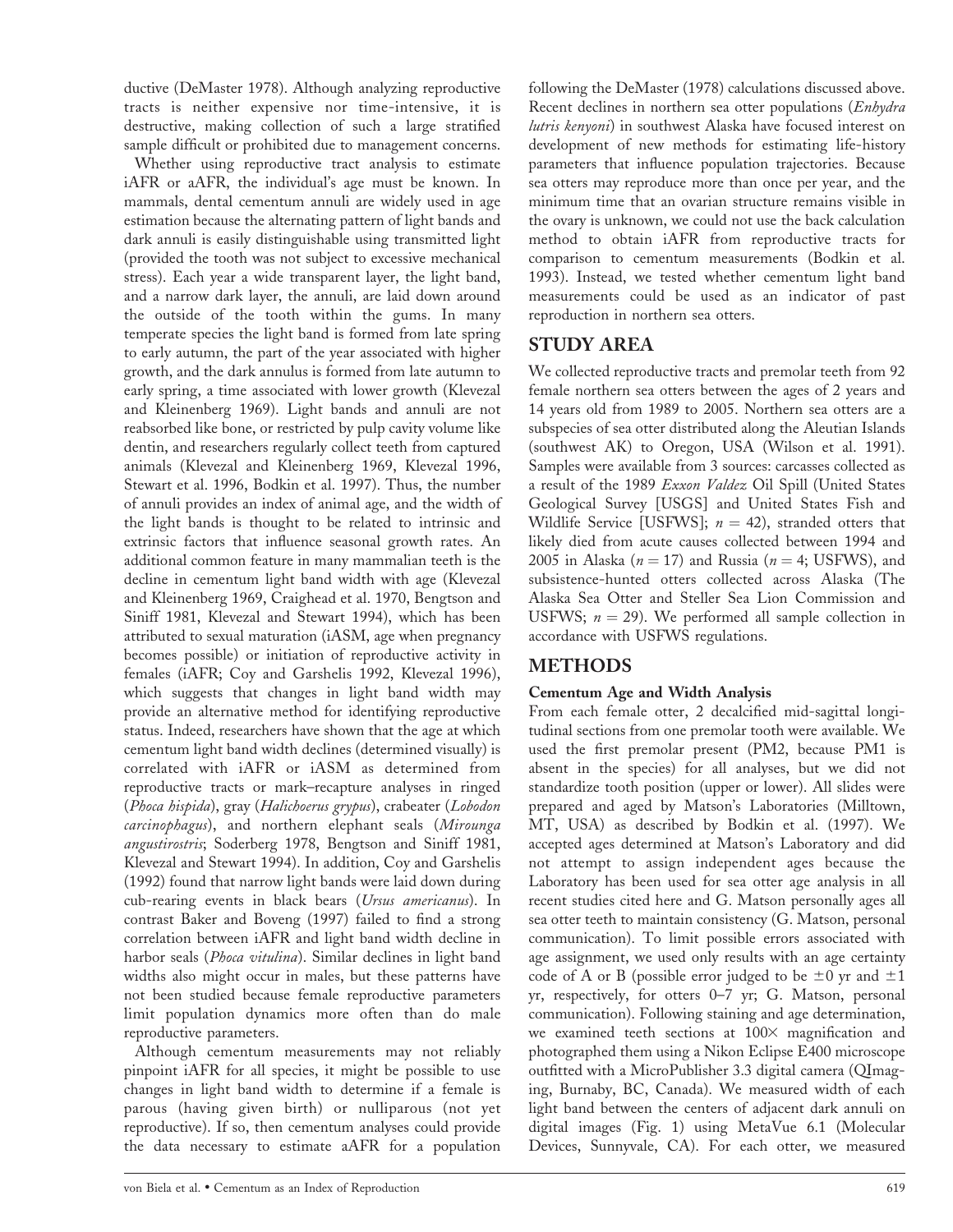

Figure 1. Premolar cementum annuli of an adult 9-year-old female sea otter (specimen 480001) from Alaska, USA, in 2005. We took measurements at 3 sites on each of 2 premolar sections.

cementum light band width at 3 variable locations, which we chose based on cementum clarity, on each of the 2 tooth sections for a total of 6 measurements per light band. We measured only completed light bands (large light area bounded by narrow dark annuli), because width of the last incomplete light band would likely be affected by date of death.

We standardized individual light band widths (a<sub>i,n</sub>, where i  $=$  measurement site and  $n =$  light band no.) to the widest light band width at each measurement site (or  $a_{i,n}$  /  $a_{i,L}$ where  $L =$  largest light band) because cementum light band width is generally thicker closer to the root tip, and that total thickness increases with age, whereas light band thickness decreases with age (Craighead et al. 1970). We compared standardized cementum measurements for each light band by tooth section and measurement site using a repeated measures 2-way analysis of variance to verify that measurements did not vary significantly between measurement site or slide section. Because we detected no significant differences by site or section ( $P > 0.05$ ) we calculated the average of the standardized measurements for each light band, which resulted in one series of average standardized light band width measurements for each otter. We then used the thinnest average light band  $(\bar{a}_{min})$  for each otter in subsequent analyses, provided that the thinnest average band was not the first light band ( $n=3$ ). If the thinnest light band was the first, we used the next thinnest light band as  $\bar{a}_{\text{min}}$ . We did not use the first light band as  $\bar{a}_{\text{min}}$  because otters do not reproduce in their first year of life (Kenyon 1969, Bodkin et al. 1993). The first light band was the narrowest in these few otters likely because these otters were born late in the season and had little time to growth before the winter season when the dark band was deposited.

#### Reproductive Tract Analysis

We either immediately fixed reproductive tracts from each otter in 10% neutral buffered formalin or froze them at  $-20^{\circ}$  C, in which case we thawed and fixed them once formalin was available. All samples remained in formalin for



Figure 2. Diagrammatic representation of light band measurement and reproductive tract analysis timelines used for sea otters collected in Alaska, USA, 1989–2005. Each dashed black line represents a tooth from an individual otter. Solid black lines represent the dark cementum annuli bands or years. The space between each solid black line represents the light band width for a given year,  $X_i$ , where  $i =$  year of life. The 4 possible results from reproductive tract analysis are displayed above each dashed line with corpora albicantia (CA) representing the marker of past pregnancy and corpora luteum (CL), the marker of current pregnancy. Ellipses on either side of reproductive tract information indicate that the CL or CA could have formed during any of the light bands listed below. To the right of each dashed line, the resulting reproductive classification and age (yr) we used in the analysis of average age of first reproduction by age class  $(AFR_{\text{tract}})$  is listed.

 $\geq$ 1 month prior to analysis. To determine total number of CLs and CAs, we excised fixed ovaries from the reproductive tract, sectioned them by hand at 1–2-mm intervals, and examined them macroscopically (Sinha et al. 1966, Bodkin et al. 1993). For each otter we recorded age and number of CAs and CLs. If reproductive tract analysis returned biologically implausible samples (e.g., reproductive 1-yr-olds) we removed samples from all analyses  $(n = 2)$ .

To compare data from reproductive tracts to changes in cementum widths, this analysis had to account for the fact that each tissue represents a slightly different timeframe in the life of an individual otter. Reproductive tracts contain information on pregnancies up to time of death, whereas cementum measurements capture information only up to the end of winter prior to death, because measurements can only be made on complete light bands (Bodkin et al. 1997). Therefore, to standardize temporal comparisons, we used only data on past pregnancies, as indicated in reproductive tracts by CAs. As a result, these comparisons do not include information on reproductive history in the year of collection. For example, we would treat a 5-year-old otter that was pregnant at time of collection (CL in reproductive tract), but had no signs of past pregnancies (no CAs), as a nulliparous 4-year-old for analyses (Fig. 2). After making these adjustments to reproductive tract data, we determined the proportion of females in each age category that had signs of past reproduction (CAs) for otters ranging in age from 1 year to 7 years. We then used the proportion of parous females in each age class to calculate an aAFR ( $aAFR_{\text{tract}}$ ) following DeMaster (1978). Although otters do not reproduce during their first year of life, their inclusion in the calculation improves aAFR estimate and reduces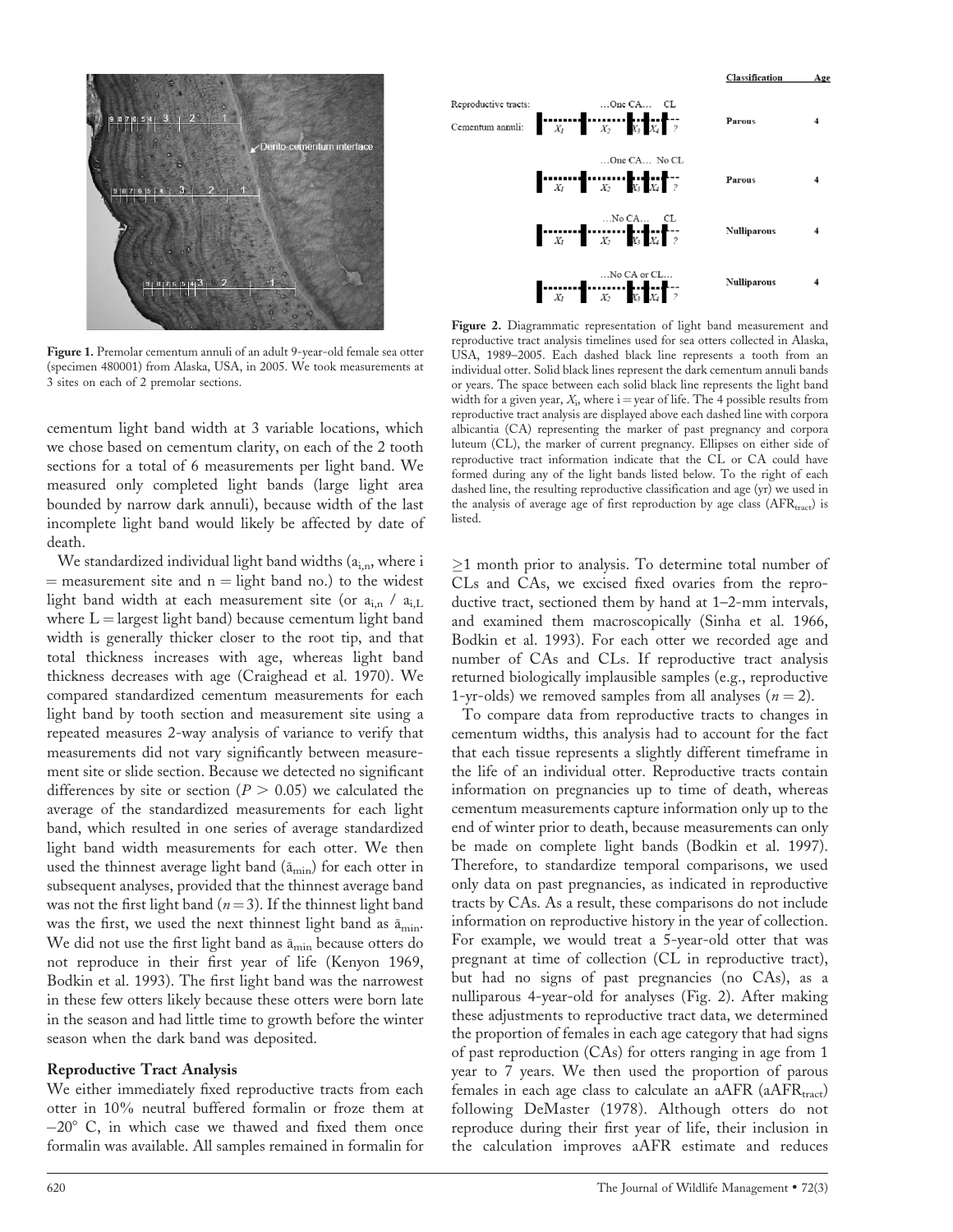

Figure 3. Proportion of females correctly classified as parous or nulliparous (left axis) as well as proportion of false positive and false negative results (right axis) for each possible threshold value of amin, as determined at 0.01 intervals for sea otters collected in Alaska, USA, 1989–2005.

variance. All protocols were approved by the Institutional Animal Care and Use Committee at the University of Alaska Anchorage (IACUC No. 2006burns8).

#### Data Analysis

We evaluated use of  $\bar{a}_{\min}$  as an accurate indicator of reproductive status (parous or nulliparous) in 2 ways. In the first analysis we directly compared results from  $\bar{a}_{min}$  with reproductive tract analysis without regard to age. The objective of this first comparison was to determine a threshold value of  $\bar{a}_{\min}$  that would accurately place otters into the correct reproductive category, nulliparous ( $\bar{a}_{\min}$  > threshold) or parous ( $\bar{a}_{\min} \leq$  threshold), as determined from reproductive tract analysis. We evaluated all possible threshold values of  $\bar{a}_{\text{min}}$  (0.01 to 1.00), with optimal threshold value being that which minimized proportion of false positive ( $\bar{a}_{\min} \leq$  threshold but no indication of prior reproductive events in the tract) and false negative ( $\bar{a}_{\min}$  > threshold but indication of a prior reproductive event in tract) errors by class (parous or nulliparous). We minimized errors by reproductive class to ensure that proportion of otters that were parous in the sample set did not influence the threshold.

To examine variability in the optimal threshold that we would expect in future analysis of sea otter cementum light band measurements, we attained 1,000 bootstrap replicates of the optimal threshold value in the same manner as above (Efron 1982). If a bootstrap replicate returned multiple values for the optimal threshold (e.g., an  $\bar{a}_{\text{min}}$  of 0.33 and 0.34 produced the same results), we used the mean value for the replicate ( $\bar{a}_{\text{min}} = 0.335$ ).

Once we selected the optimal threshold value of  $\bar{a}_{\text{min}}$  from the median of the bootstrap replicates, we used it to classify all otters as parous or nulliparous. We then used the proportion of females in each age that were reproductive to calculate the  $aAFR$ <sub>teeth</sub>, the same way we calculated a $AFR_{\text{tract}}$  (DeMaster 1978). We report means as  $\pm$  standard error. We compared the 2 resulting estimates of aAFR using a modified  $t$ -test (DeMaster 1978). In addition, we



Figure 4. Distribution of the optimal  $\bar{a}_{\text{min}}$  determined from 1,000 bootstrap replicates of a dataset of 92 female sea otters collected in Alaska, USA, 1989–2005. The median optimal threshold value was  $0.32 \pm 0.024$  (median  $\pm$  SD).

calculated expected detectable difference between  $aAFR_{teeth}$ and a $AFR_{\text{tract}}$ , from equation 9 in DeMaster (1978).

## RESULTS

We determined the optimal threshold value for  $\bar{a}_{\min}$  to be 0.32 of the largest light band width (Fig. 3). At this optimal threshold value, we correctly classified 83% of samples as parous or nulliparous, the false positive rate was 7.6% (we misclassified 18% of 39 nulliparous samples as parous), and the false negative rate was 10% (we misclassified 17% of 53 parous samples as nulliparous). Neither the false negative nor the false positive error rates were centered around the threshold value; instead, errors were distributed along the entire continuum of possible threshold values. However, results of 1,000 bootstrap replicates gave a narrow estimate of the threshold value:  $0.32 \pm 0.024$  (median  $\pm$  SD; Fig. 4).

After applying the threshold obtained from the median of the bootstrap replicates to each sample, we calculated aAFR<sub>teeth</sub> to be 3.51  $\pm$  0.032 ( $\bar{x} \pm$  SD) years whereas reproductive tract analyses produced an aAFR<sub>tract</sub> of 3.45  $\pm$ 0.031 years. The  $aAFR$ <sub>teeth</sub> did not differ from  $aAFR$ <sub>tract</sub>  $(t_{81} = 1.43, P > 0.05)$  and the calculated detectable difference between means was 0.77 years. Approximately 90% of samples fell in the critical age range (or the range of ages beginning at the last age where no otter were parous to the first age where all otter were parous, 1–7 yr old in our study) for determining aAFR.

## DISCUSSION

We took a quantitative approach to evaluating cementum light bands as an indicator of past reproduction and found that we could use decreases in cementum width of the light bands between annuli as an indicator of past reproduction in northern sea otters. By selecting an appropriate threshold of cementum light band width, we could correctly identify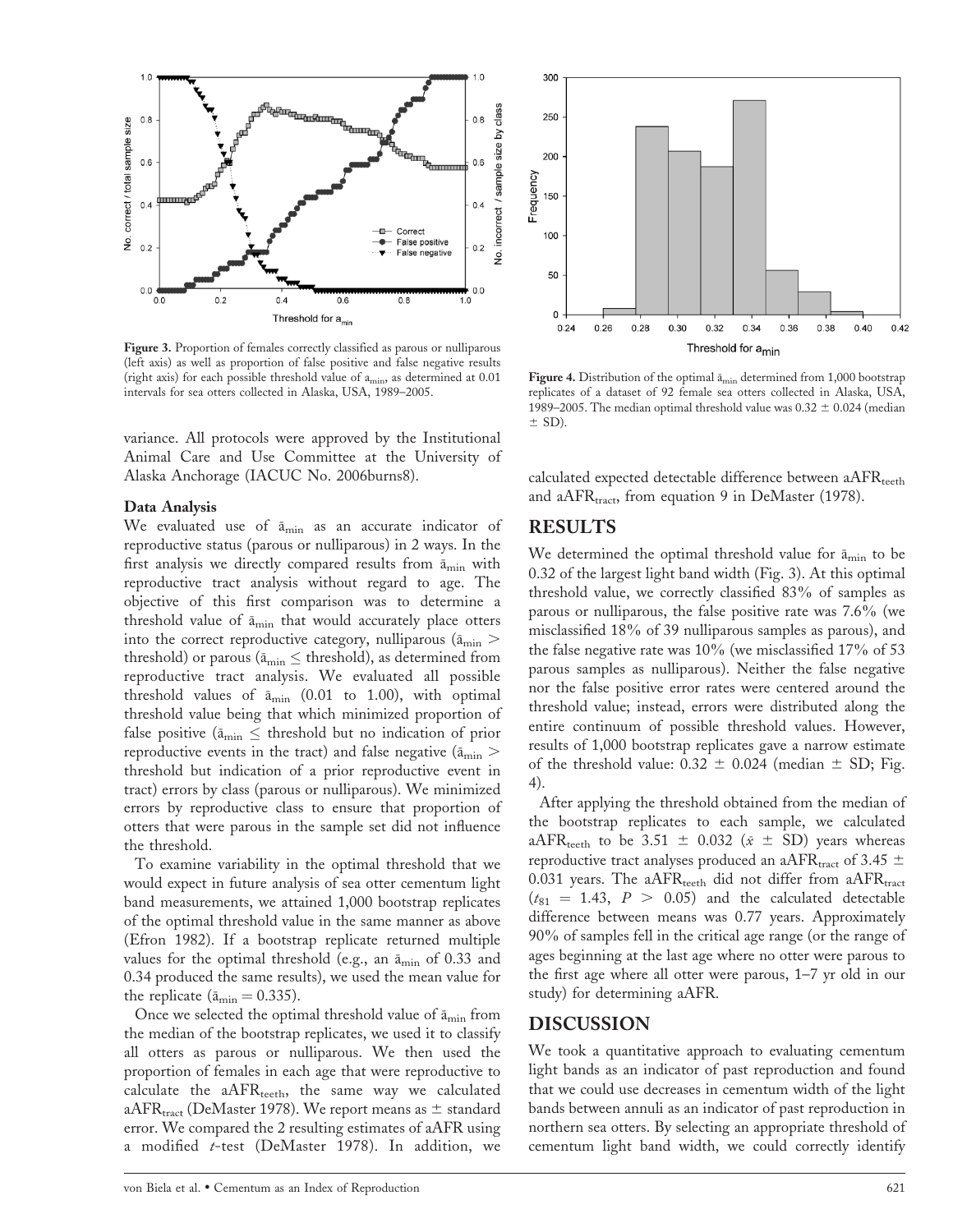most otters as parous or nulliparous, which allowed us to calculate from teeth measurements an aAFR that did not differ from that estimated from reproductive tracts. Our success likely comes from 2 innovations: use of quantitative, not qualitative, measures of cementum and use of cementum light band width to estimate parous status and not iAFR or sexual maturity.

Previous studies linking cementum band width and reproductive events have relied upon an observer's ability to visually identify the age when light cementum bands narrow. Such a method is subjective and particularly prone to errors when examining teeth from animals near the age when the width between cementum annuli decreases (Bengtson and Laws 1985, Baker and Boveng 1997). Here, we used quantitative measurements to determine whether and to what degree light band width changed with parous status. In addition, because there were no significant differences in light band width due to measurement site or slide section, we made light band width measurements at the clearest area of the tooth slides.

A second strength of our study was that we only used the decline in cementum light band width to estimate parous status and not to identify iAFR, which was necessary because annual pregnancy rates and multiyear persistence of ovarian structures are not known for sea otters, making it impossible to determine the  $iAFR<sub>tracts</sub> needed$  for comparative purposes. Even if it were possible to determine iAFR<sub>tracts</sub>, estimating iAFR<sub>teeth</sub> likely would have introduced additional sources of error because one might have assumed that the narrowest light band represented  $iAFR$ <sub>teeth</sub>, which may or may not have been the case.

One of the difficulties in assigning iAFR based on light bands between annuli is that the exact cause of the decline in width is not known. Although many researchers attribute the decline in cementum light band width to diversion of energy away from growth for support of pregnancy and lactation, others postulate that it is due to endocrine shifts that occur at the onset of sexual maturity, which will occur earlier than the first reproductive event (Klevezel and Myrick 1984, Coy and Garshelis 1992, Klevezal 1996). It is interesting that annual growth increments in fish otoliths (ear stones), similar to cementum in mammals, are often found to be directly proportional to somatic growth (Francis 1990). In sea otters, bands likely narrow because of energetic constraints late in pregnancy and during lactation, but hormonal influences cannot be ruled out. However, by focusing only on whether the light band had narrowed sufficiently to indicate a prior reproductive event, error from this source was less likely.

Solely using decreases in light band width properly classified otters as parous or nulliparous in 83% of cases, evenly distributed misclassifications across both reproductive classes, and spread errors along the possible threshold values, which suggests that misclassifications are not due solely to the selection of  $\bar{a}_{min}$  but instead may be due to errors in light band measurements, age estimation, or reproductive tract analysis. Errors in age determination or light band width measurements could have been due to presence of compound or indistinct annuli, but multiple measurements of 2 separate tooth sections likely minimized these errors. However, we could not separate or quantify errors due to age assignment and parous status. We could also have misclassified individual otters if they were able to maintain thick cementum light band widths during pregnancy due to abundant food resources (false negative) or if resource limitations produced narrow bands in nonreproductive individuals (false positives), but we cannot assess prevalence of this source of error. Given the wide variety of environmental conditions likely experienced by otters in our study due to diversity of sampling sites and time periods, the low error rate in our study suggests that changes in light band width associated with parous status are larger than those associated with changing environmental conditions alone. Additionally, by standardizing measurements to the widest light band we designed our analysis to detect a proportional change in light band width for a given individual so that a nulliparous otter experiencing slow growth due to environmental stressors throughout its life, presumably represented as a series of narrow bands, would not have shown a proportional decline in light band width necessary to be classified as parous. Finally, if we overlooked a CA during reproductive tract analysis, we might have falsely classified the otter as nulliparous; alternatively, a detected CA that did not result in a successful pregnancy or a reduction in light band width might result in a false negative. None of these possible sources of error are unique to our study but instead exist in all analyses of reproductive tract data.

Additional support for the use of a minimum cementum light band width measurement  $(\bar{a}_{min})$  as a robust indicator of parous status comes from analysis of the bootstrap results. Not only was the range of optimal  $\bar{a}_{\text{min}}$  produced by the bootstrap replicates narrow, but the median of the bootstrap replicates was identical to that we determined for the original sample. The agreement between the bootstrap median and the optimal threshold value supports the use of this point threshold in future studies of sea otter parous classification. Although a moot point for our study because the optimal threshold and the median of the bootstrap thresholds were equal, the bootstrap median value should be selected as the threshold value for future studies as it is based on a series of possible samples that could be obtained from the same species and not just one static group of individuals.

Once we selected and used the optimal threshold value to classify all otters as parous or nulliparous, we calculated aAFR from data contained in the teeth alone. Because the selected threshold was robust and errors spread across the age classes, it was not surprising that the resulting  $aAFR_{\text{teeth}}$ did not differ from that calculated from reproductive tracts (aAFR $_{\text{tracks}}$ ). Because the aAFR calculation is sensitive to small changes in the number of parous females in each age class when sample sizes are small, our finding of no difference between techniques despite sample size concerns is another indication that the cementum technique is robust.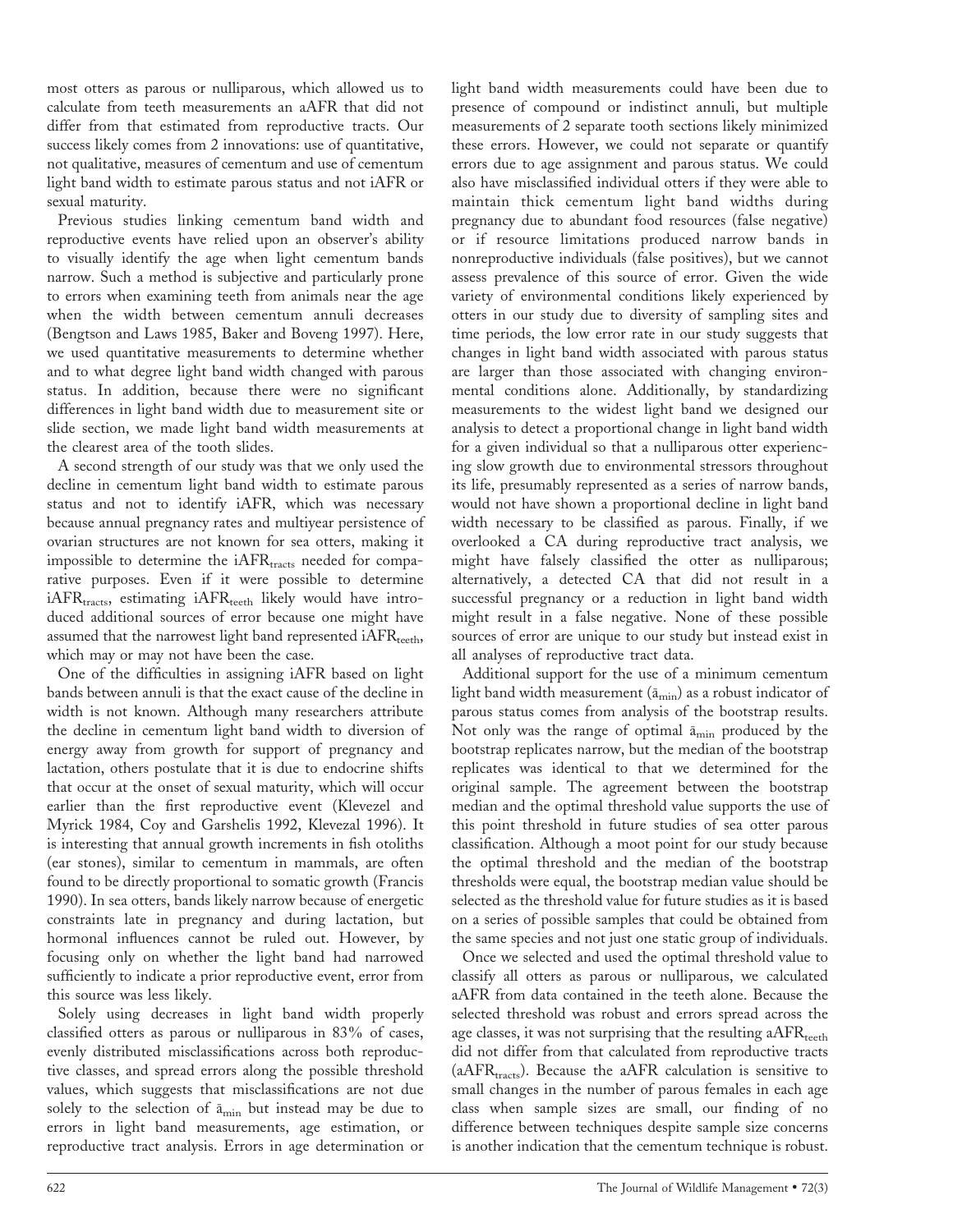Still, researchers should carefully consider sample size and age distributions before applying this technique.

## MANAGEMENT IMPLICATIONS

The value of monitoring changes in aAFR in long-lived mammals as a tool to understand population dynamics and health has long been recognized (Eberhardt and Siniff 1977). We demonstrated that premolar cementum light bands can be used to estimate aAFR in sea otters. Cementum analysis is nondestructive and cost-effective, and because measurements can be made on the same slide section that is used for age analysis, it allows researchers to determine aAFR from archived samples. Therefore, this approach may provide researchers and wildlife managers with an effective tool to monitor changes in aAFR in a wide variety of wildlife species. Cementum measurements may now provide researchers with the means to do so in sea otters and other wild mammals where reproductive tracts or other methods are unavailable. Application of this technique to study the phenotypic plasticity in the aAFR of northern sea otters from declining and stable populations will be presented in a separate article (also see von Biela 2007).

## ACKNOWLEDGMENTS

Our research was supported by the National Oceanic and Atmospheric Administration and North Pacific Universities Marine Mammal Research Consortium. Our study would not have been possible without samples collected by USGS, USFWS, the Alaska Stranding Network, or subsistence hunters working with The Alaska Sea Otter and Steller Sea Lion Commission. We would also like to thank J. Bodkin, J. Haddix, D. Jenski, J. Haas, D. Pfeiffer, and J. Prewitt for assistance with sample collection and manuscript review. G. Matson and an anonymous reviewer greatly improved this manuscript.

# LITERATURE CITED

- Baker, J., and P. Boveng. 1997. Survey of growth layers in harbor seal teeth. Pages 107–111 in J. Baker, P. R. Becker, P. Boveng, K. Frost, S. Iverson, L. A. Jemison, B. Kelly, J. P. Lewis, L. F. Lowry, E. A. Mathews, G. O'Corry-Crowe, R. Papa, G. W. Pendleton, K. W. Pitcher, G. Sheffield, R. Small, U. Swain, R. L. Westlake, K. Wynne, and R. Zarnke. Harbor seal investigations in Alaska annual report. NOAA grant NA57FX0367. Alaska Department of Fish and Game, Division of Wildlife Conservation, Anchorage, USA.
- Bengtson, J. L., and R. M. Laws. 1985. Trends in crabeater seal age at maturity: an insight into Antarctic marine interactions. Pages 669–675 in W. R. Siegfried, P. R. Condy, and R. M. Laws, editors. Antarctic nutrient cycles and food webs. Springer Verlag, Berlin, Germany.
- Bengtson, J. L., and D. B. Siniff. 1981. Reproductive aspects of female crabeater seals (Lobodon carcinophagus) along the Antarctic Peninsula. Canadian Journal of Zoology 59:92–102.
- Bodkin, J. L., J. Ames, R. J. Jameson, A. M. Johnson, and G. M. Matson. 1997. Estimating age of sea otters with cementum layers in the first premolar. Journal of Wildlife Management 61:967–973.
- Bodkin, J. L., D. M. Mulcahy, and C. J. Lensink. 1993. Age specific reproduction in female sea otters (Enhydra lutris) from south-central Alaska: analysis of reproductive tracts. Canadian Journal of Zoology 71: 1811–1815.

Boness, D. J., and H. James. 1979. Reproductive behaviour of the grey seal

(Halichoerus grypus) on Sable Island, Nova Scotia. Journal of Zoology London 188:477–500.

- Choquenot, D. 1991. Density-dependent growth, body condition and demography in feral donkeys: testing the food hypothesis. Ecology 72: 805–813.
- Clutton-Brock, T. H., editor. 1988. Reproductive success: studies of individual variations in contrasting breeding systems. The University of Chicago Press, Chicago, Illinois, USA.
- Coy, P. L., and D. L. Garshelis. 1992. Reconstructing reproductive histories of black bears from the incremental layering in dental cementum. Canadian Journal of Zoology 70:2150–2160.
- Craighead, J. J., F. C. Craighead, and H. E. McCutchen. 1970. Age determination of grizzly bears from fourth premolar tooth sections. Journal of Wildlife Management 34:353–363.
- DeMaster, D. P. 1978. Calculation of the average age of sexual maturity in marine mammals. Journal of the Fisheries Research Board of Canada 35: 912–915.
- Dzikowski, R., G. Hulata, S. Harpaz, and I. Karplus. 2004. Inducible reproductive plasticity of the guppy Poecilia reticulata in response to predation cues. Journal of Experimental Zoology 301A:776–782.
- Eberhardt, L. L., and D. B. Siniff. 1977. Population dynamics and marine mammal management policies. Journal of the Fisheries Research Board of Canada 34:183–190.
- Efron, B. 1982. The jackknife, the bootstrap and other resampling plans. The Society for Industrial and Applied Mathematics, Philadelphia, Pennsylvania, USA.
- Festa-Bianchet, M., J. T. Jorgenson, M. Lucherini, and W. D. Wishart. 1995. Life history consequences of variation in age of primiparity in bighorn ewes. Ecology 76:871–881.
- Francis, R. I. C. C. 1990. Back-calculation of fish length: a critical review. Journal of Fish Biology 36:883–902.
- Kenyon, K. W. 1969. The sea otter in the eastern Pacific Ocean. Dover, New York, New York, USA.
- Klevezal, G. A. 1996. Recording structures of mammals: determination of age and reconstruction of life history. A. A. Balkema, Rotterdam, Netherlands.
- Klevezal, G. A., and S. E. Kleinenberg. 1969. Age determination of mammals from annual layers in teeth and bones. IPST Press, Jerusalem, Israel.
- Klevezel, G. A., and A. C. J. Myrick. 1984. Marks in tooth dentine of female dolphins (genus Stenella) as indicators of parturition. Journal of Mammalogy 65:103–110.
- Klevezal, G. A., and B. S. Stewart. 1994. Patterns and calibration of layering in tooth of cementum of female northern elephant seals, Mirounga angustirostris. Journal of Mammalogy 75:483–487.
- Le Boeuf, B. J., and J. Reiter. 1991. Biological effects associated with El Niño, southern oscillation 1982-1983, on northern elephant seals breeding at Ano Nuevo, California. Pages 206–218 in F. Trillmich and K. A. Ono, editors. Pinnipeds and El Niño. Springer-Verlag, Berlin, Germany.
- McMahon, C. R., H. R. Burton, and M. N. Bester. 2003. A demographic comparison of two southern elephant seal populations. Journal of Animal Ecology 72:61–74.
- Monson, D. H., J. A. Estes, J. L. Bodkin, and D. B. Siniff. 2000. Life history plasticity and population regulation in sea otters. Oikos 90:457– 468.
- Pistorius, P. A., M. N. Bester, S. P. Kirkman, and F. E. Taylor. 2001. Temporal changes in fecundity and age at sexual maturity of southern elephant seals at Marion Island. Polar Biology 24:343–348.
- Sinha, A. A., C. H. Conaway, and K. W. Kenyon. 1966. Reproduction in the female sea otter. Journal of Wildlife Management 30:121–130.
- Siniff, D. B., and K. Ralls. 1991. Reproduction, survival and tag loss in California sea otters. Marine Mammal Science 7:211–229.
- Skogland, T. 1985. The effects of density-dependent resource limitation on the demography of wild reindeer. Journal of Animal Ecology 54:359–374.
- Soderberg, S. 1978. Falling age at sexual maturity in the Baltic seals. Finnish Game and Fish Research Institute 37:27–31.
- Stearns, S. C. 1976. Life-history tactics: a review of the ideas. Quarterly Review of Biology 51:3–47.
- Stewart, R. E. A., B. E. Stewart, I. Stirling, and E. Street. 1996. Counts of growth layers groups in cementum and dentine in ringed seals (Phoca hispida). Marine Mammal Science 12:383–401.